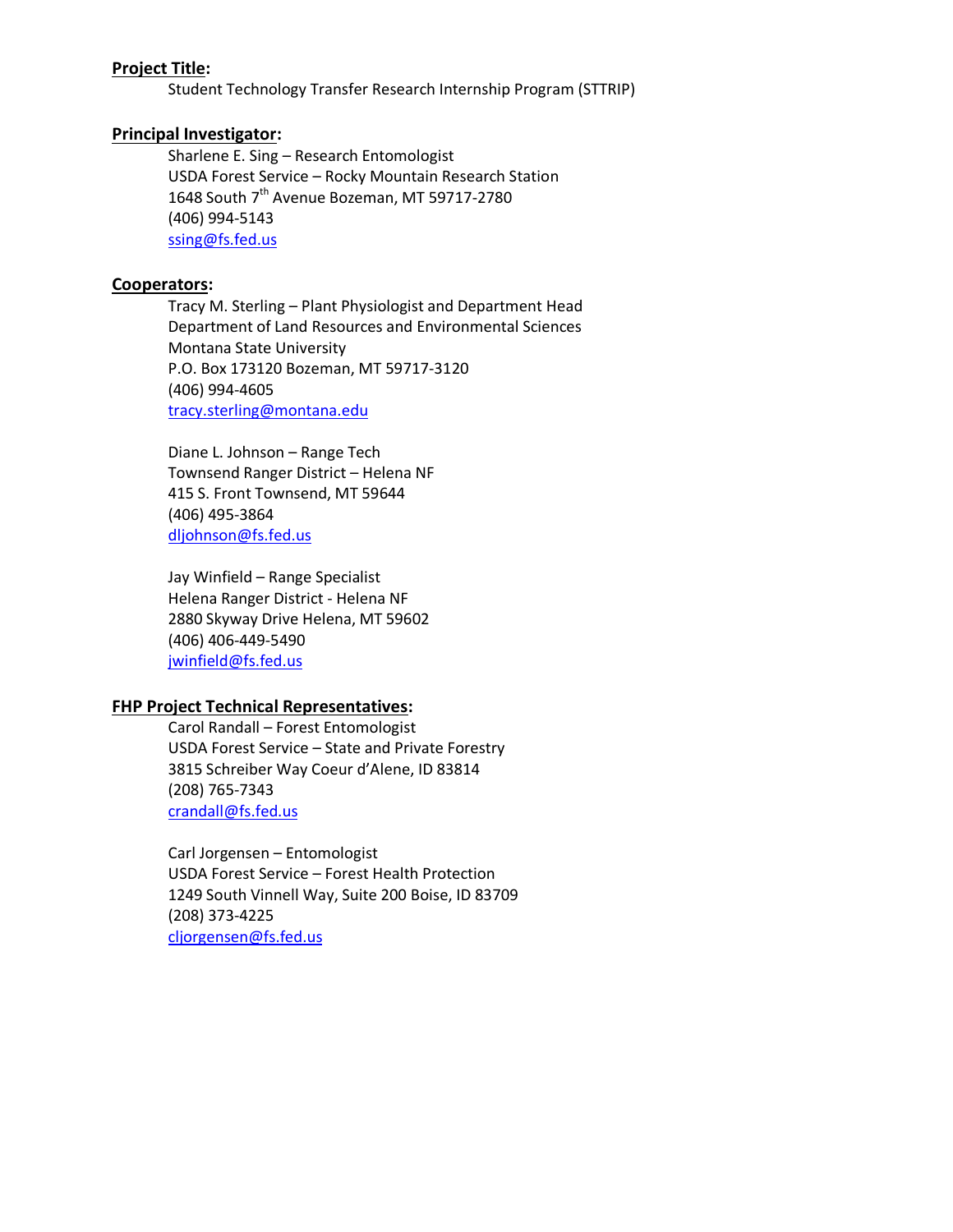# **Amount Requested (yearly and total); Project Leveraging:**

Funding for the FY2011 field season is requested in the amount of **\$48,684**. This would cover the cost of four interns, fixed expenses and transportation.

Ideally the project would run for multiple years, but that would depend on outcomes of the project's pilot year, the availability of future funding, and potential changes in FHP program emphasis areas. Partial funding of this project would lead to reduced objectives, but strides still could be made to reach full project objectives in subsequent years. Cost projections are presented in the accompanying project budget spreadsheet for 1-4 interns. Due to safety concerns associated with driving to and from and while collecting data at field research sites, we would request funding for no less than two interns.

# **Project Goals and Supporting Objectives:**

- 1. Provide FHP with key information identifying barriers to routine, successful implementation of operational weed biocontrol in the West.
- 2. Provide FHP and land managers with key information that will ultimately increase the implementation and improve the efficacy of operational weed biocontrol.
- 3. Provide undergraduate summer interns with a comprehensive technology transfer research experience.
- 4. Provide USFS outreach through experiential research internships targeting undergraduate students from demographically under-represented sectors.

# **Project Justification/Urgency:**

Classical biological control can be a highly effective tool for the integrated management of invasive weeds. The typically extensive scale of some weed infestations on National Forest lands is well suited to biocontrol, which is characterized in the long-term as highly sustainable but comparatively low in cost. Forest Service resource/land managers report, however, that biocontrol treatment results are often unpredictable and highly variable. Furthermore, many note that existing templates are inadequate for reporting biocontrol impacts and related activities as accomplishments in FACTS. Budget reductions, concerns over herbicide impacts on vegetation successional trends and floral biodiversity, regulatory changes to safeguard the nation's water supply against non-point source pollution, and a shrinking workforce demand that more predictable and targeted weed control tools are made available to FS land managers. Three primary issues appear to be driving the perception that weed biocontrol is unpredictable: 1) post-release monitoring to evaluate treatment efficacy is often overlooked because personnel believe they lack adequate training; 2) no time or personnel are available to complete a vegetation treatment related task that currently cannot be reported in FACTS; or 3) local FS biocontrol agent insectaries that could be used for redistribution of agents are frequently ignored because personnel are not knowledgeable about where and when to collect from them. The interaction of these issues frequently results in managers who do not know if biocontrol impacts have occurred unless they are extremely obvious, or even if the biocontrol agent has established in their area.

## **Approach (Activities and Methods):**

**Intern orientation:** A 3-5 day orientation period in Bozeman to: 1) complete hiring and lodging paperwork through Montana State University; 2) receive standard safety training and be assessed for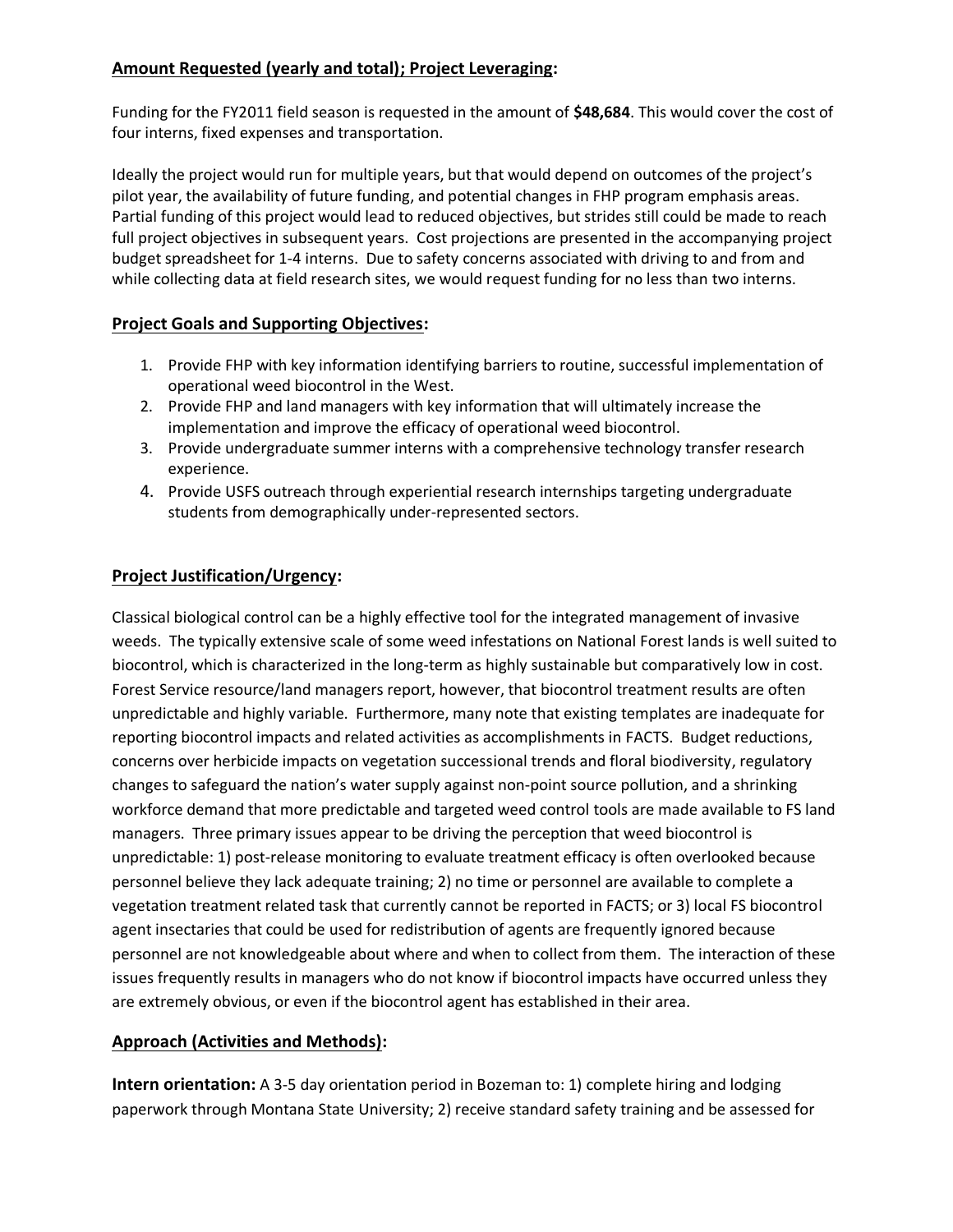required certifications; and 3) receive training in the methods for monitoring weed biological control releases. Training will be provided by the FHP technical rep Carol Randall and the project PI Sharlene Sing. Intern training will also provide identification and life history overviews of common weed biocontrol agents and their host plants.

**Intern experiential learning:** Interns will be involved in a number of possible weed biocontrol related research projects during the summer. Priority will be given to monitoring weed biocontrol releases made on invasive toadflax and spotted knapweed throughout the Helena National Forest (HNF) to assess agent establishment and impact. Agent distribution from established release sites will be evaluated through surveys. These survey results will then be mapped. Vegetation surveys will also be used to identify areas where agents should be redistributed. Target weeds will be sampled (sweeping, beating, D-vac, pan trapping) to determine which arthropod species (eg., biocontrol agents, possible natural enemies of biocontrol agents, non-specialist herbivores, random passers-by) are associated with the weed species. Interns will learn how to identify insects and plants using appropriate keys. Nontarget plants will be examined for signs of attack by biocontrol agents. Sites with established populations of *Mecinus janthinus* and *Cyphocleonus achates* will be monitored weekly to determine phenological stages of target weeds, associated vegetation and biocontrol agents.

**Research synthesis and results communication:** Each intern will be required to keep detailed notes on all field activities. Notes will be used to write brief weekly reports summarizing results and observations, and possible future studies suggested by current activities. Interns will be expected to enter data into appropriate spreadsheets, to perform basic statistical analyses and to generate simple graphical representations of results. Results will be communicated to HNF staff at the end of the internship in a field day and Summary meeting.

## **Products and Potential Use**

- Maps that 1) provide HNF managers with a detailed record of successful biocontrol releases, 2) locations of insectaries to redistribute biocontrol agents, and 3) updated information on weed densities and distributions for future treatment and planning.
- Guidelines to best determine when biological agent collections should occur, that could be extrapolated for use across multiple FS Regions. Agent, target and associated vegetation phenological information will be used to produce these guidelines.
- Surveys for nontarget plant attack will support NEPA data requirements in future planning documents.
- Methods for simple research synthesis and results for use by HNF and other managers to easily provide concise biocontrol and weed information to the public and Agency stakeholders.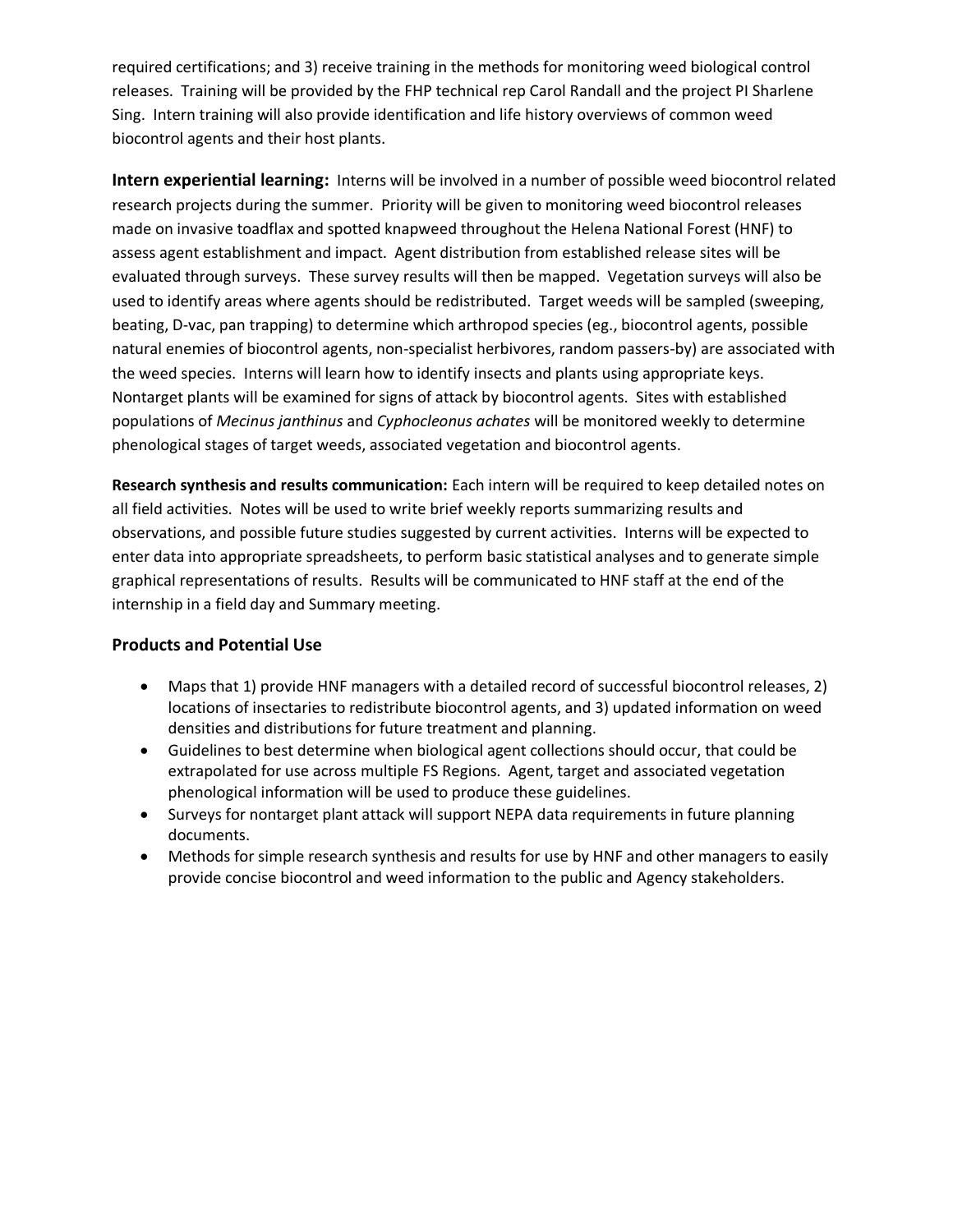#### **Education**:

Doctor of Philosophy. 2002. Montana State University. Land Resources and Environmental Sciences. Master of Science. 1997. McGill University. Natural Resource Sciences. Bachelor of Arts. 1984. Dalhousie University. English.

#### **Employment**:

09/2008 – present: Research Entomologist. Evaluation of the efficacy and identification of the potential non-target impacts associated with classical weed biological control. Selection and testing of candidate agents for classical weed biological control. Facilitation of classical weed biocontrol implementation. USDA Forest Service – RMRS. 04/2006 – 09/2008: Assistant Research Professor.Development and application of methods to determine efficacy and non-target impacts associated with weed biological control; comparative economic and ecological risk assessment of biological control.Montana State University - LRES.

01/2002 – 10/2005: Research Entomologist (Post-doc). Weed biological control; ecology and management of weeds in post-burn environments. USDA Forest Service – RMRS.

**Major Committees**: USDA APHIS Technical Advisory Group (09/2008 – present); USDA-CSREES Regional Project W-2185 (2003-present); National Strategy and Implementation Plan for Invasive Weeds (2003-04); Montana Interagency Weed Biological Control Committee (2002-present); International Toadflax Biocontrol Consortium (2007-present).

#### **Select Publications:**

- Ward, S.M., C.E. Fleischmann, M.F. Turner and **S.E. Sing**. 2009. Hybridization between invasive populations of Dalmatian toadflax (*Linaria dalmatica*) and yellow toadflax (*Linaria vulgaris*). Invasive Plant Science and Management 2(4): 369-378.
- Schleier, J.J., **S.E. Sing** and R.K.D. Peterson. 2008. Regional ecological risk assessment for the introduction of *Gambusia affinis* (western mosquitofish) into Montana watersheds. Biological Invasions 10: 1277-1287.
- **Sing, S.E.** and R.T. Arbogast. 2008. Predator density and time of addition influence the suppression of bruchids infesting stored grain legumes by the predatory bug *Xylocoris flavipes* (Reuter) (Hemiptera: Anthocoridae). Environmental Entomology 31: 131-142.
- **Sing, S.E.** and R.T. Arbogast. 2008. Predatory response of *Xylocoris flavipes* (Reuter) (Hemiptera: Anthocoridae) to bruchid pests of stored food legumes. Entomologia Experimentalis et Applicata 126: 107-114.
- Schat, M., **S.E. Sing** and R.K.D. Peterson. 2007. External rostrum characters for differentiation of sexes in the biological control agent *Mecinus janthinus* (Coleoptera: Curculionidae). Can. Ent. 139: 354-357.
- Pariera Dinkins, C.L., S.K. Brumfield, R.K.D. Peterson, W.E. Grey, and **S.E. Sing**. 2007. Dalmatian toadflax (*Linaria dalmatica*): new host for cucumber mosaic virus. Weed Technology 21: 41-44.
- Jacobs, J.S., **S.E. Sing** and J.M. Martin. 2006. Influence of herbivory and competition on invasive weed fitness: observed effects of *Cyphocleonus achates* (Coleoptera: Curculionidae) and grass-seeding treatments on spotted knapweed performance. Environmental Entomology 35: 1590-1596.
- **Sing, S.E.**, R.K.D. Peterson, D.K. Weaver, R.W. Hansen, and G.P. Markin. 2005. A retrospective analysis of known and potential risks associated with exotic toadflax-feeding insects. Biological Control 35: 276-287.
- Peterson, R.K.D., **S.E. Sing**, and D.K. Weaver. 2005. Differential physiological responses of Dalmatian toadflax, *Linaria dalmatica* (L.) Miller, to injury from two insect biological control agents: implications for decisionmaking in biological control. Environmental Entomology 34: 899-904.

Jacobs, J.S. and **S.E. Sing**. 2007. Ecology and management of saltcedar (*Tamarix ramosissima*, *T. chinensis* and *Tamarix ramosissima* x *T. chinensis* hybrids). USDA NRCS Invasive Species Technical Note No. MT-13.

- Jacobs, J.S. and **S.E. Sing**. 2007. Ecology and management of hound's tongue (*Cynoglossum officinale* L.). USDA NRCS Invasive Species Technical Note No. MT-8 January 2007. Jacobs, J.S. and **S.E. Sing**. 2006. Ecology and management of yellow toadflax [*Linaria vulgaris* (L.) Mill.].
- USDA NRCS Invasive Species Technical Note No. MT-6 November 2006. Jacobs, J.S. and **S.E. Sing**. 2006. Ecology and management of Dalmatian toadflax [*Linaria dalmatica* (L.) Mill.]. USDA NRCS Invasive Species Technical Note No. MT-3 July 2006.
- Wilson, L.M., **S.E. Sing**, G.L. Piper, R.W. Hansen, R. DeClerck-Floate, D.K. MacKinnon and C.B. Randall. 2005. Biology and Biological Control of Dalmatian and Yellow Toadflax. USDA Forest Service, Forest Health Enterprise Technology Team, Morgantown, VA. FHTET-2005-13.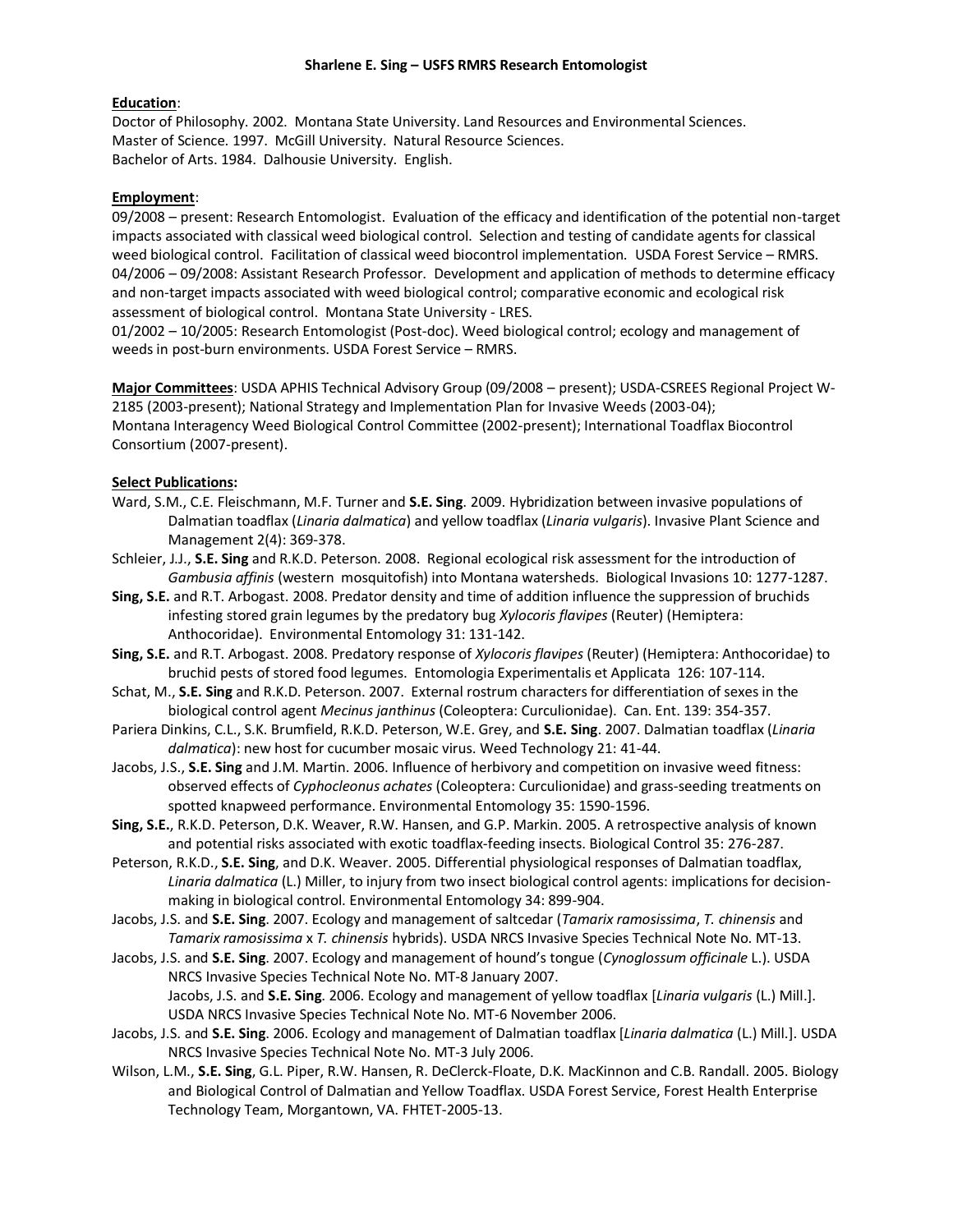#### **Tracy M. Sterling**

Professor and Department Head Department of Land Resources and Environmental Sciences – Montana State University P.O. Box 173120 Bozeman, MT 59717-3120 (406) 994-4605 [tracy.sterling@montana.edu](mailto:tracy.sterling@montana.edu)

#### **Education:**

**Ph.D.** in Agronomy with Botany Minor, *University of Wisconsin – Madison, 1988*; M.S. in Horticulture, *Michigan State University,* 1985; B.S. in Horticulture and Agronomy, U*niversity of Minnesota*, 1983. Interests: My research program in weed physiology centers on understanding how environmental, insect and herbicide stresses influence crop and weed productivity. Research interests include determining the role of oxidative stress tolerance in weed/crop interactions and responses to abiotic stress; the impact of the weedy plant genetic variability and physiology on their invasiveness and biological control; and mechanisms of herbicide action and resistance.

#### **Current research:**

Current research projects include determining the role of oxidative stress tolerance in protecting crops and weeds from abiotic stresses; alkaloid biosynthesis by locoweed and its endophyte; and physiological strategies used by African rue to invade under severe drought stress.

#### **Recent Publications**:

Sterling, T.M. and D. Namuth. 2010. Cellular absorption of herbicides. J. Natl. Resources & Life Sci. Educ. 39:23.

- Davis, A. S., J. C. Hall, M. Jasieniuk, M. A. Locke, E. C. Luschei, D. A. Mortensen, D. E. Riechers, R. G. Smith, T. M. Sterling, and J. H. Westwood. 2009. Weed Science Research and Funding: A Call to Action. Weed Science 57:442-448.
- Abbott, L. B., G. T. Bettmann, and T. M. Sterling. 2008. Physiology and recovery of African rue (*Peganum harmala*) seedlings under water deficit stress. Weed Science 56:52-57.
- Bettmann, G. T., H. H. Ratnayaka, W. T. Molin, and T. M. Sterling. 2006. Effects of nitrogen deficiency on physiological and antioxidant stress responses of cotton (*Anoda cristata*) and spurred anoda (*Gossypium hirsutum* and *G. barbadense*). Weed Sci. 54:641-650.
- Molin, W. T., J. A. Hugie, H. H. Ratnayaka and T. M. Sterling. 2006. Spurred anoda (*Anoda cristata*) competition in wide row and ultra-narrow row cotton (*Gossypium hirsutum* and *G. barbadense*) management systems. Weed Sci. 54:634-640.
- Sterling, T. M., S. K. Nissen, and D. Namuth. 2006. Metabolism of Herbicides or Xenobiotics in Plants. J. Natl. Resources & Life Sci. Educ. 35:E01.
- Abbott, L. B. and T. M. Sterling. 2006. African rue (*Peganum harmala*) seedling response to herbicides applied under water-deficit stress. Weed Sci. 54:198-204.
- Sterling, T.M. 2005. Transpiration Water Movement through Plants. J. Natl. Resources & Life Sci. Educ. 34:E04- 36W.
- Sterling, T. M., D. C. Thompson, and L. A. Abbott. 2004. Implications of invasive plant variation for weed management. Weed Technology 18:1319-1324.
- Kulshreshtha, S., R. Creamer, and T. M. Sterling. 2004. Phylogenetic relationships among New Mexico *Astragalus mollissimus* varieties and *Oxytropis* species by restriction fragment analysis. Weed Sci. 52:984-988.

#### **Current Instructional Interests:**

PSPP 546 – [Herbicide Physiology, a distance-delivered, team-taught course \(Fall\)](http://www.abrc.montana.edu/_test_/weedecoweb/facutly/william_dyer/PSPP%20546%20Syllabus.pdf)